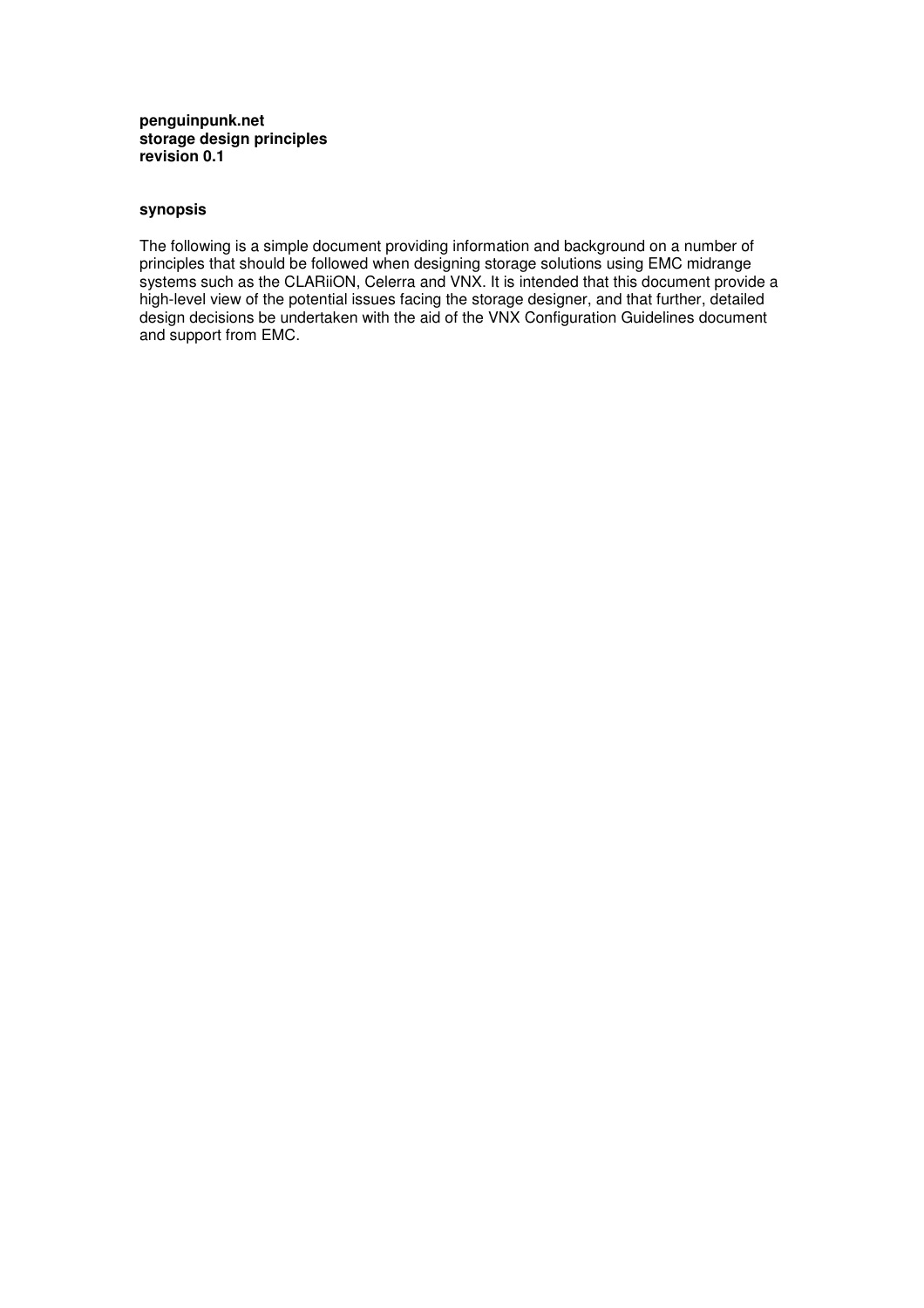## table of contents

## table of figures

# tables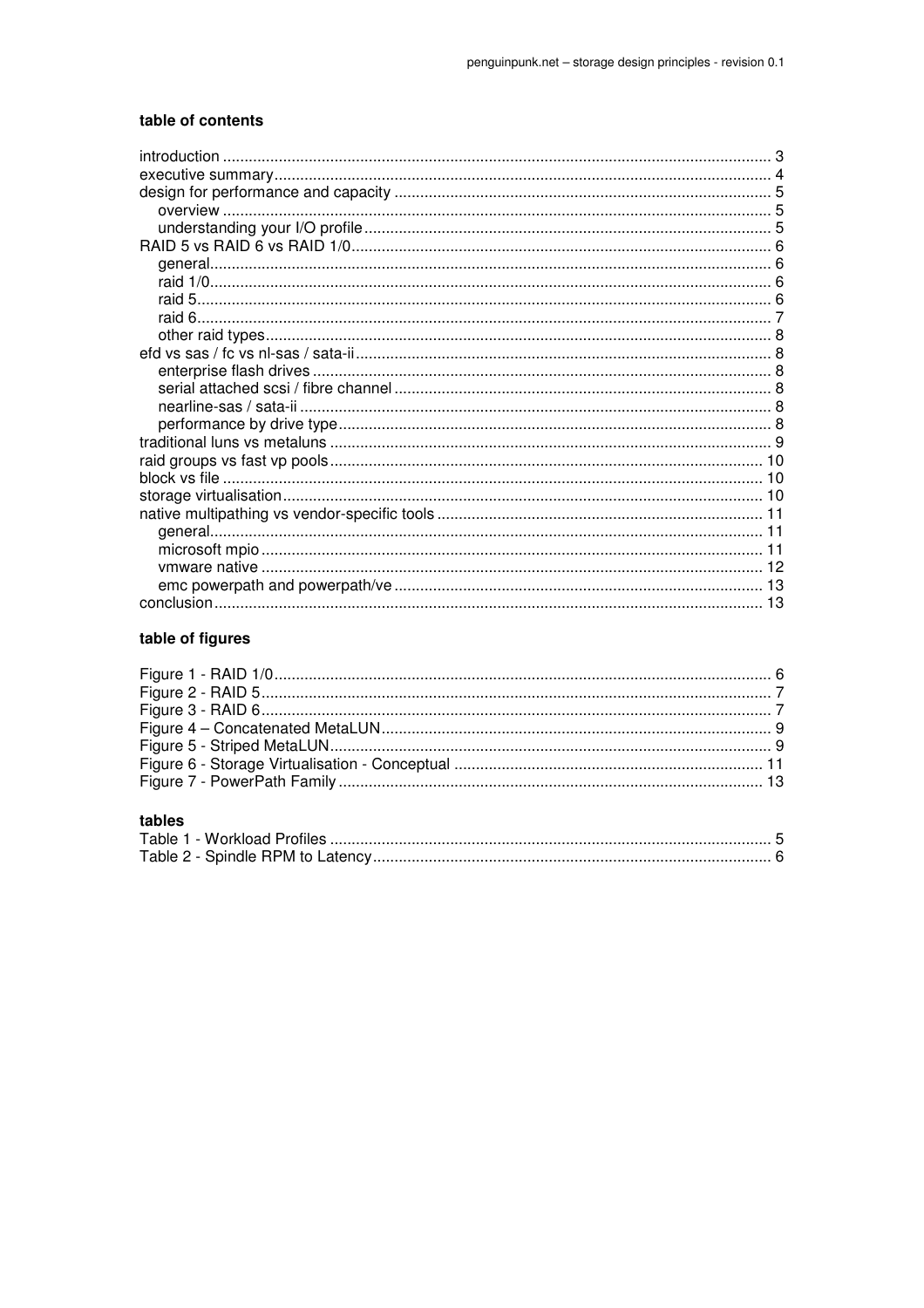## **introduction**

The purpose of this document is to provide configuration guidance for the deployment of storage solutions. It covers a number of storage design considerations and caveats, and provides a framework upon which can be built robust, available and scalable solutions. This document does not provide a specific detailed design document, but rather a set of design principles that will drive detailed design activities. The document "EMC VNX Configuration Guidelines – Version 0.01" (released XX.12.2011) provides further information on specific configuration scenarios and best practices for the EMC VNX midrange array.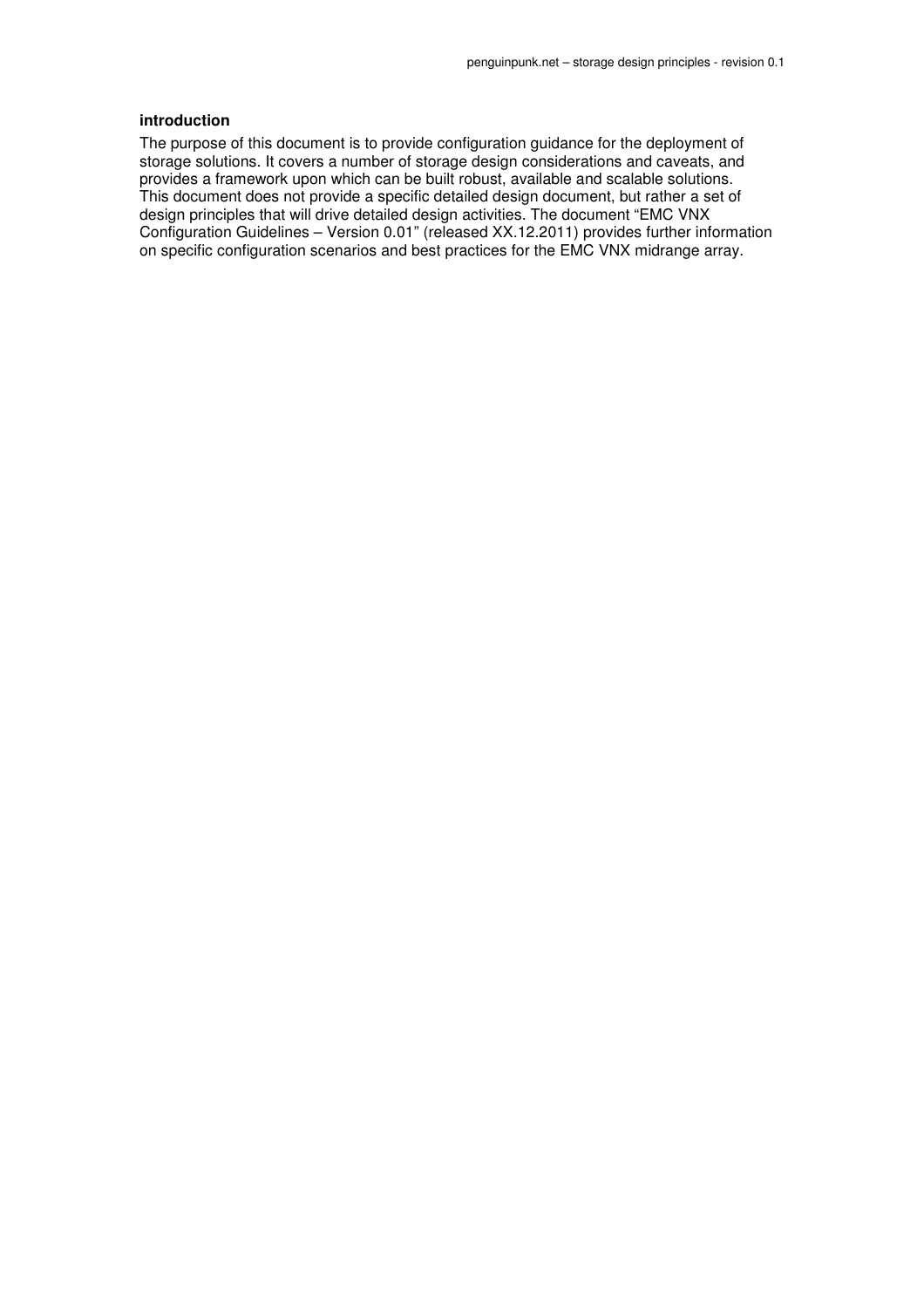#### **executive summary**

There are a number of principles that should be observed when designing storage solutions.

## **Design for Performance and Capacity**

Understanding the performance workload as well as the space required is critical to a successful design.

#### **RAID 5 vs RAID 6 vs RAID 1/0**

Knowing what RAID is and understanding the different types available is important. RAID 1/0 isn't always a waste of time, but it's not always the answer either.

#### **EFD vs SAS / FC vs NL-SAS / SATA-II**

All disks were not created equal. Particularly not "flash" ones.

#### **Traditional LUNs vs MetaLUNs**

Sometimes your LUN design needs to be a bit fancy.

#### **RAID Groups vs FAST VP Pools**

RAID Groups are solid, FAST VP Pools are not always great, but they are convenient.

#### **Block vs File**

Maybe you just want something to access a bunch of storage over the network. There's nothing wrong with that.

## **Storage Virtualisation**

Doing more with less, more or less.

## **Native Multipathing vs Vendor-specific tools**

Sometimes it's worth paying a little extra.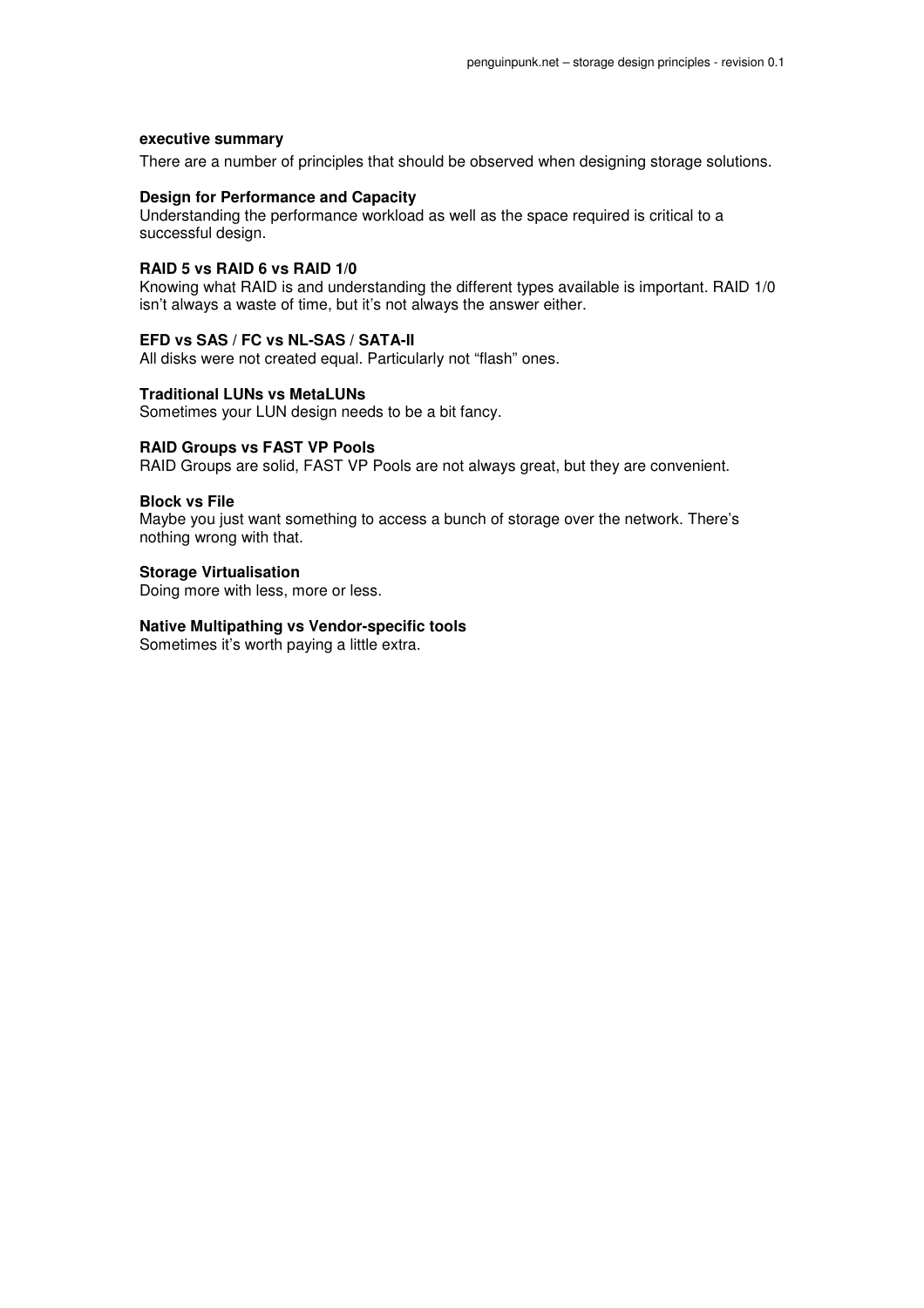#### **design for performance and capacity**

#### **overview**

Good storage design should not simply revolve around capacity requirements. While these are fairly important to the overall success of a deployment, the performance requirements of solutions are frequently overlooked. This generally leads to much angst and gnashing of teeth on the part of the customer, operational support staff and the solution designer. The following section provides a high-level view of a number of considerations that should be made when designing for performance-oriented storage solutions. This is by no means an exhaustive list of considerations, but can be used as a starting point for further discussion. While it is not always possible to understand the workload requirements of a given solution (particularly when that solution is new), it is important to attempt to understand the workload before solutions are delivered.

Note that this document focuses primarily on midrange EMC storage, such as that found in the CLARiiON and VNX range. Design principles for VMAX or other vendors' arrays will differ slightly, although the general concepts are similar.

## **understanding your I/O profile**

Any discussion of a device or interface being able to support x Gbs of bandwidth, and y IOPS of throughput is meaningless without knowing the size of the I/O.

A key point to understand is the ratio of writes to reads, that is, on EMC midrange systems, a write will generally consume more resources than reads do. If you are looking at deploying a write-intensive application, the locality of the workload in relation to other workloads may not be as simple to achieve on consolidated storage.

When comparing sequential vs random vs mixed workloads, keep in mind that small, random I/Os will use more storage system resources than large sequential I/Os. It is also important to note that, generally speaking, sequential workloads have better bandwidth than random or mixed I/O.

When deciding whether you're dealing with large-block or small-block, a rule of thumb is that small is considered to be 16KB or less, while large is considered to be 64KB or greater.

Consider whether the workload will be steady or bursty. I/O traffic can be steady or can vary widely over a short period of time (bursty). Bursty behaviour results in spikes in traffic. This can cause some amount of consternation for operational support staff if they are not forewarned.

The following table provides some generic workload categories, and the approximate workload types and characteristics that can be associated with them for planning purposes. Note that this is no replacement for actual workload performance analysis, but it can be used as a general guide for performance sizing activities.

| Workload    | I/O Type          |                   | <b>Access Type</b> |               |              | I/O Size     |               | I/O Flow      | <b>Descriptive Metric</b> |                  |  |
|-------------|-------------------|-------------------|--------------------|---------------|--------------|--------------|---------------|---------------|---------------------------|------------------|--|
|             | <b>Random</b>     | <b>Sequential</b> | <b>Reads</b>       | <b>Writes</b> | <b>Small</b> | Large        | <b>Steady</b> | <b>Bursty</b> | <b>Throughput</b>         | <b>Bandwidth</b> |  |
| <b>OLTP</b> |                   |                   |                    |               |              |              |               |               |                           |                  |  |
| Messaging   |                   |                   |                    |               |              | v            |               | ⋏             | $\checkmark$              |                  |  |
| File        | $\checkmark$<br>ᄉ |                   | ᄉ                  | х             | Χ            | $\mathsf{X}$ |               | X             | X                         |                  |  |
| serving     |                   |                   |                    |               |              |              |               |               |                           |                  |  |
| <b>DSS</b>  |                   |                   |                    |               |              |              | x             |               |                           | $\checkmark$     |  |
| Backup-to-  |                   |                   |                    | х             |              |              | X             |               |                           | X                |  |
| <b>Disk</b> |                   |                   |                    |               |              |              |               |               |                           |                  |  |
| Rich        |                   | х                 | Χ                  |               |              | X            | X             |               |                           | X                |  |
| Media       |                   |                   |                    |               |              |              |               |               |                           |                  |  |

**Table 1 - Workload Profiles** 

Finally, consider the spindle RPM to latency relationship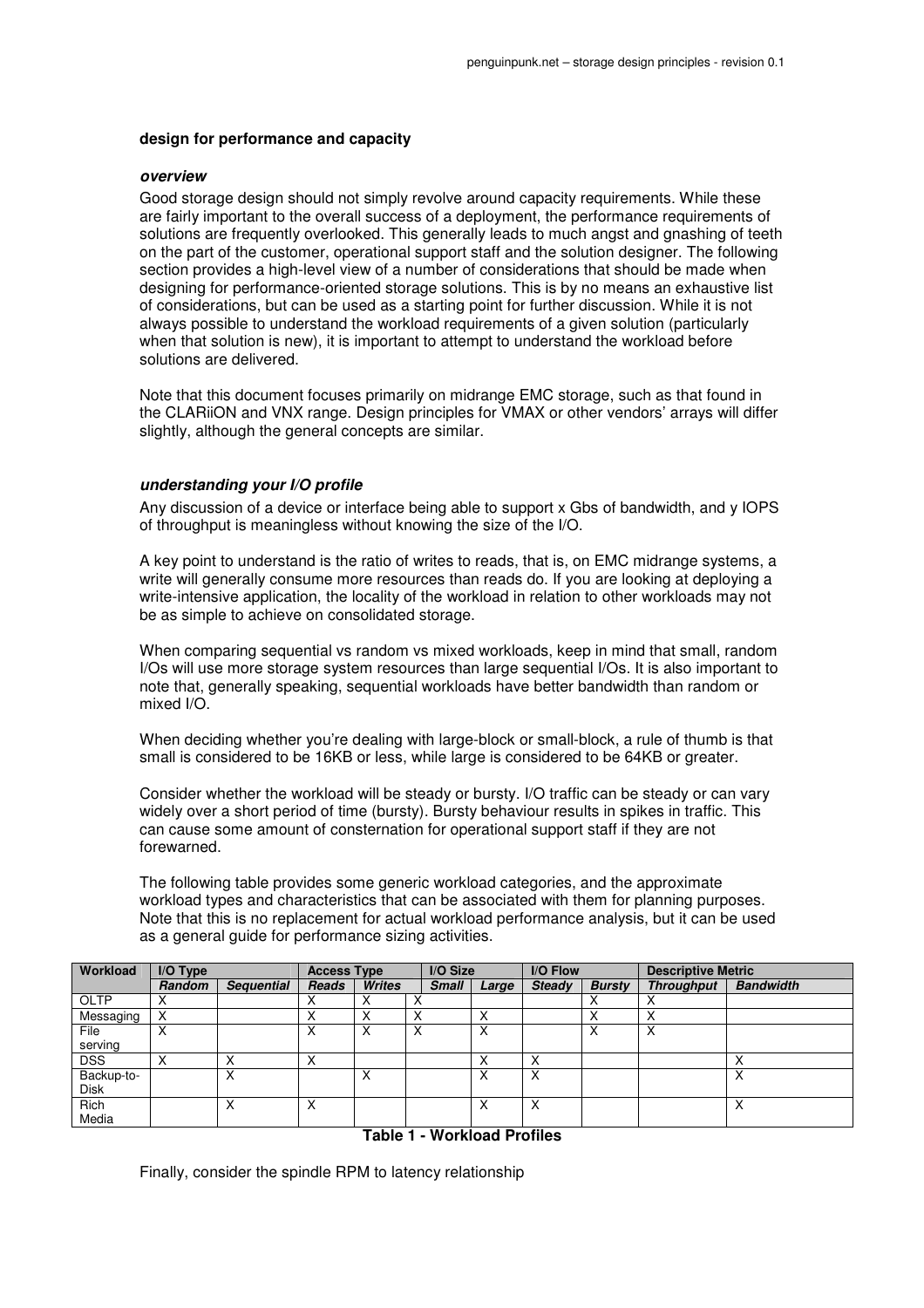| <b>Spindle RPM</b>                      | <b>Average Latency (ms)</b> |  |  |  |  |  |  |
|-----------------------------------------|-----------------------------|--|--|--|--|--|--|
| 5400                                    | 5.6                         |  |  |  |  |  |  |
| 7200                                    | 4.2                         |  |  |  |  |  |  |
| 10000                                   | 3.0                         |  |  |  |  |  |  |
| 15000                                   | 2.0                         |  |  |  |  |  |  |
| <b>Table 2 - Spindle RPM to Latency</b> |                             |  |  |  |  |  |  |

## **RAID 5 vs RAID 6 vs RAID 1/0**

#### **general**

A number of people do not like to use RAID 1/0, as they feel that RAID 5 generally provides performance that is "good enough". Sometimes, however, RAID 5 won't provide the bandwidth required for the proposed workload, and you'll need to look at using RAID 1/0. RAID 6 is generally used where spindle sizes are greater than 1TB and the risk of losing 2 disks during a RAID group rebuild is higher due to the time it takes to rebuild these larger RAID Groups.

#### **raid 1/0**

RAID 1/0 combines RAID 0 stripes with RAID 1 mirrors. A series of RAID 1 mirrors is configured in a RAID 0 stripe. One disk in each mirror can be lost while still providing data redundancy. RAID 1/0 receives a performance benefit from striping. RAID 1/0 includes some optimization of reads that takes advantage of two drives with identical data. It has very good random read and write performance. It also has good sequential read and write performance.



**Figure 1 - RAID 1/0** 

Note that, when you're calculating the IOPS that can be delivered by a RAID 1/0 configuration, a read is one back-end operation and a write is two. On a VNX, RAID 1/0 is commonly configured in  $a_4 + 4$  configuration.

#### **raid 5**

RAID 5 provides striping of data with parity. The equivalent of one disk is used for parity data, striped across all disks in the group. One disk in the stripe can be lost while still providing data redundancy. RAID 5 has excellent random read performance. Performance improves with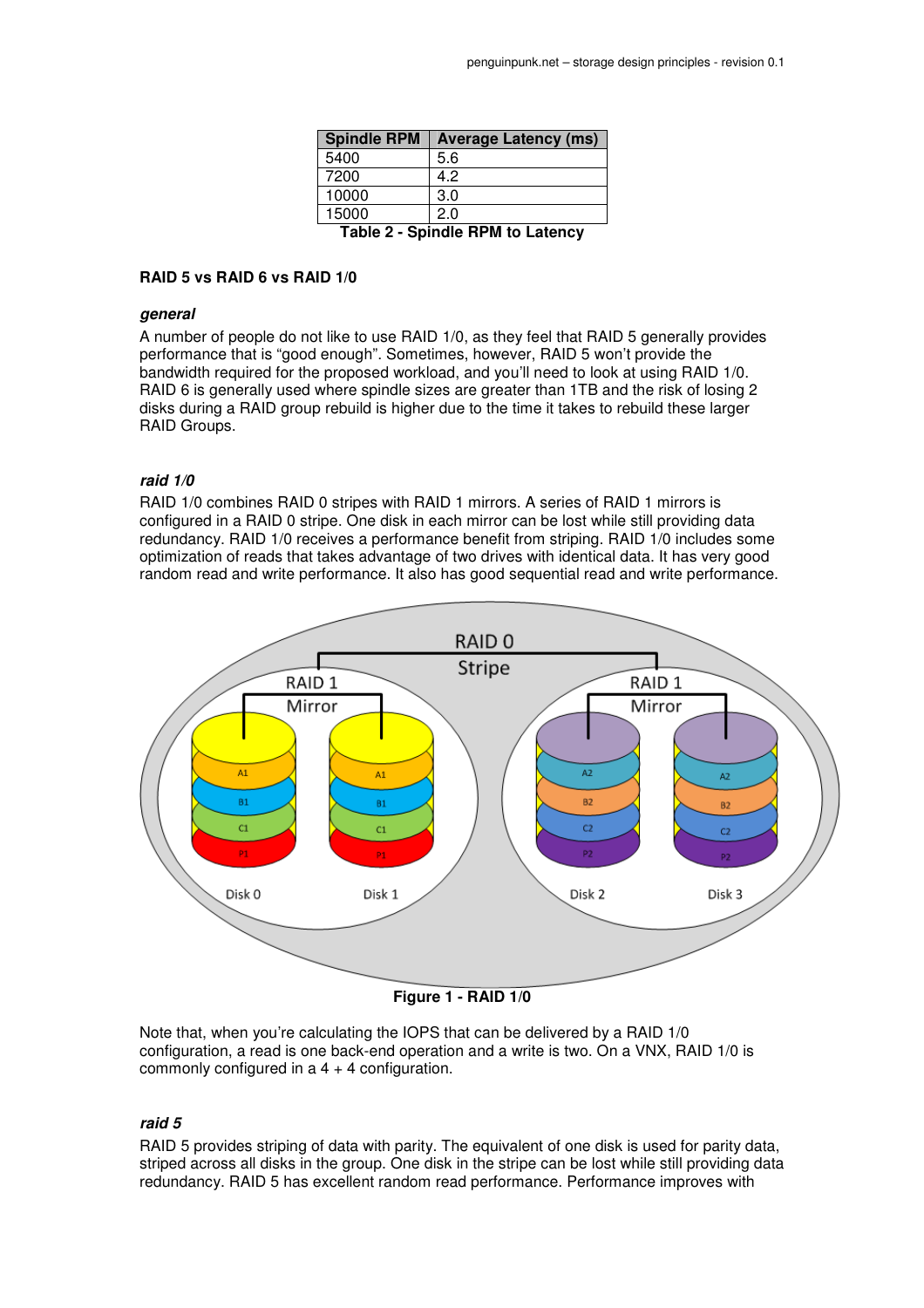increasing numbers of disks in the RAID Group. Random write performance is fair, due to the parity calculation. RAID 5 random write performance is better than RAID 3, because there is no dedicated parity disk to cause a bottleneck. Sequential read performance is good. Sequential write performance is good.



In RAID 5, a read is one back-end operation, and a write is one for a cached full stripe and up to four for a single small I/O less than a stripe. On a VNX, RAID 5 is commonly configured in  $a$  4 + 1 configuration.

## **raid 6**

RAID 6 provides striping of data with dual-parity. The equivalent of two disks is used for parity data, striped across all disks in the group. Up to two disks in the stripe can be lost while still providing data redundancy. RAID 6 has similar performance to RAID 5. Where RAID 6 suffers in comparison is in the requirement for the additional parity calculation. It has the lowest random-write performance (equal user drive count) of any RAID level. It has excellent random read performance. Sequential read performance is good. Performance improves with smaller stripe widths. Sequential write performance is fair.



In RAID 6, a read is one back-end operation, and a write is one for a full cached stripe and six for a single small I/O less than a stripe. On a VNX, RAID 6 is commonly configured in a  $6 + 2$ configuration.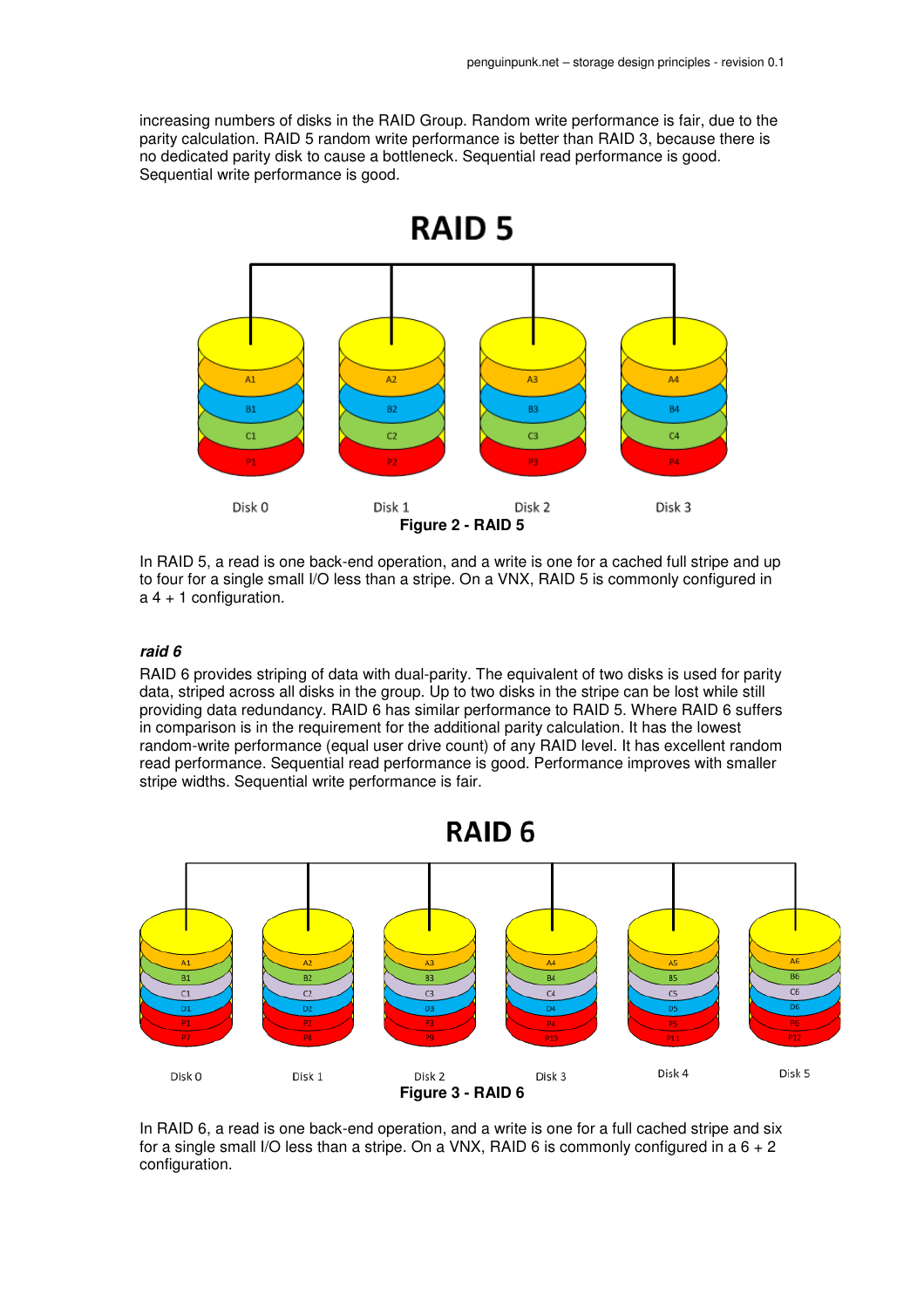## **other raid types**

RAID 0 stripes data across all disks with no parity. RAID 0 is sometimes used by gamers who know no better, but RAID 0 is never an option if you care about your data. RAID 3 provides striping similar to RAID 5, but with a dedicated parity disk. RAID 3 was popular for about 5 minutes with backup-to-disk and streaming media applications, but most people have found that RAID 5 provides comparable performance.

The following table provides a summary of the strengths and weaknesses of the various RAID types.

| <b>RAID</b> | Confia  | Random<br>Read | <b>Random</b><br>Write | <b>Sequential</b><br>Read | <b>Sequential</b><br>Write | <b>Parity</b><br>Penalty<br><b>Performance</b> | <b>Parity</b><br><b>Penalty</b><br><b>Capacity</b> |
|-------------|---------|----------------|------------------------|---------------------------|----------------------------|------------------------------------------------|----------------------------------------------------|
|             | $4 + 1$ | Excellent      | Fair                   | Good                      | Good                       | $R=1. W=1$ or 4                                | disk                                               |
|             | $6 + 2$ | Excellent      | Bad                    | Good                      | Fair                       | $R=1$ . W=1 or 6                               | 2 disks                                            |
| 1/0         | $4 + 4$ | Verv Good      | Verv Good              | Good                      | Good                       | $R=1. W=2$                                     | 4 disks                                            |

**Table 3 - RAID Strengths and Weaknesses** 

## **efd vs sas / fc vs nl-sas / sata-ii**

## **enterprise flash drives**

An SSD is a data storage device that uses solid-state memory to store persistent data with the intention of providing access in the same manner of a traditional block I/O hard disk drive<sup>1</sup>. An EFD is an "enterprise-grade" implementation of an SSD, using single-level cell flash memory. Broadly speaking, EFD drives provide Tier 0 performance, particularly with sustained, read-type workloads. It does not necessarily perform well with random I/O.

## **serial attached scsi / fibre channel**

Serial Attached SCSI (SAS) is a point-to-point serial SCSI interface that replaces Parallel SCSI. The latest iterations of this interface run at 6Gbps. It is commonly a replacement for Fibre Channel, which in turn was the replacement enterprise version of Parallel SCSI. Fibre Channel drives can typically run at 2Gbps or 4Gbps, and are still used in EMC CLARiiON CX4 midrange arrays.

## **nearline-sas / sata-ii**

Nearline-SAS (NL-SAS) drives are enterprise SATA drives that use a SAS interface. They are generally considered slightly faster than SATA drives, but shouldn't be treated as a highcapacity performance drive.

## **performance by drive type**

 $\overline{a}$ 

The following table provides information (based on figures provided by EMC) on the approximate IOPS available per disk. Fibre Channel and SATA figures are included to accommodate legacy CX4 configurations. It is recommended that a figure of 70% of the listed IOPS figure be used to ensure that designed workloads can accommodate bursts in throughput requirements.

| <b>Drive Type</b>     | <b>IOPS</b> |
|-----------------------|-------------|
| SAS 15K RPM           | 180         |
| SAS 10K RPM           | 150         |
| NL-SAS 7.2K RPM       | 90          |
| <b>EFD</b>            | 3500        |
| Fibre Channel 15K RPM | 180         |
| Fibre Channel 10K RPM | 140         |
| SATA 7.2K RPM         | 80          |

1 http://en.wikipedia.org/wiki/Solid-state\_drive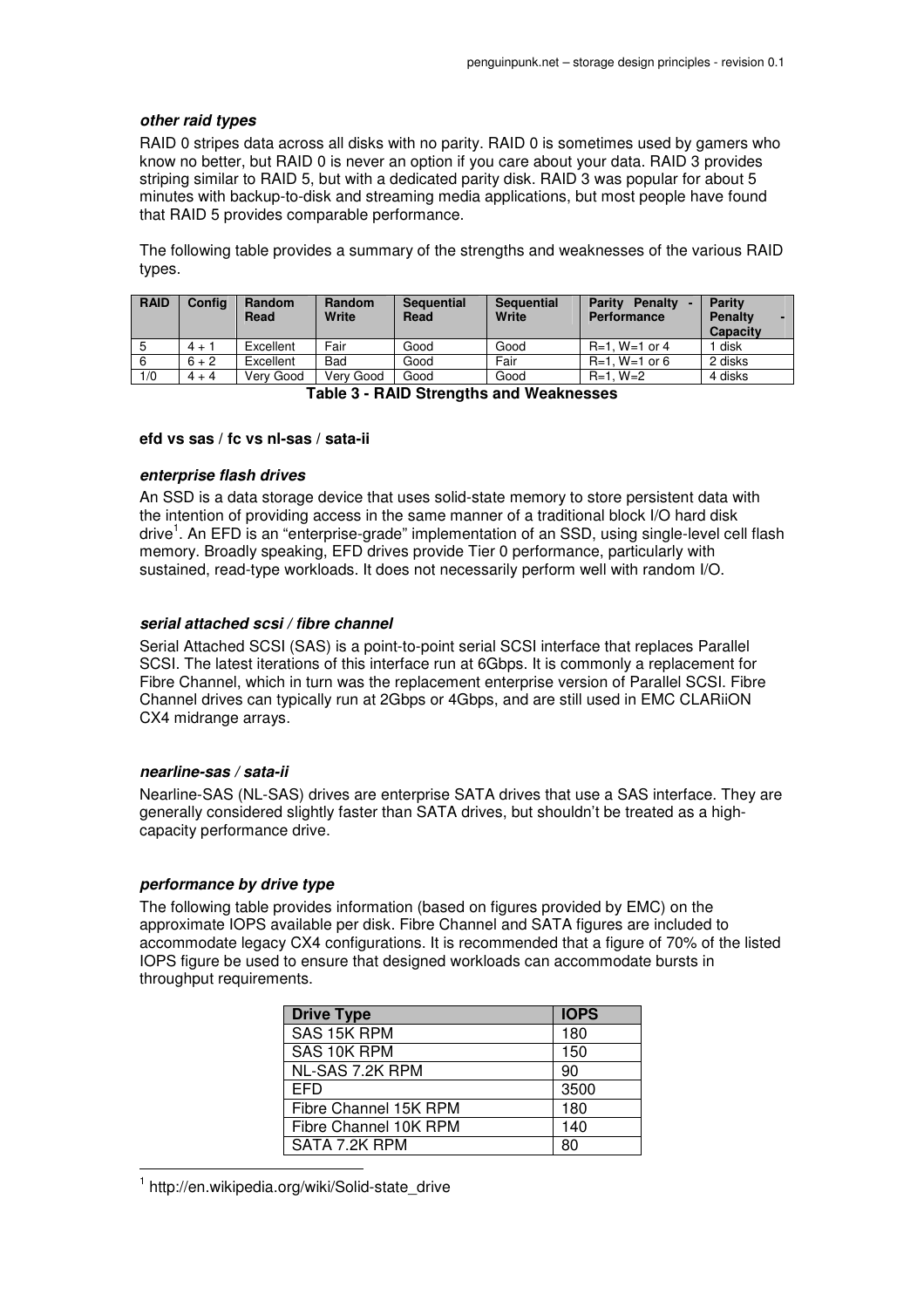| SATA 5.4K RPM                | 40 |  |  |  |  |  |  |
|------------------------------|----|--|--|--|--|--|--|
| Table 4 - IOPS by Drive Type |    |  |  |  |  |  |  |

The following table provides average seek time figures based on particular drive types.

|                                             | EFD. | $\overline{\phantom{a}}$ SAS |       | <b>NL-SAS</b> |  |  |
|---------------------------------------------|------|------------------------------|-------|---------------|--|--|
| <b>Rotational Speed (RPM)</b>               | N/A  | 15000                        | 10000 | 7200          |  |  |
| Attachment Speed (Gb/s)                     |      |                              |       |               |  |  |
| Typical Average Seek Time (ms) <sup>2</sup> | 0.03 | 3.1                          | 3.7   | 9.0           |  |  |

**Table 5 - Average Seek Times by Drive Type** 

## **traditional luns vs metaluns**

A Logical Unit Number (LUN) is the mechanism by which volumes are presented to hosts. LUNs can be configured as Thick (fully provisioned) or Thin (blocks consumed as required by the filesystem).

MetaLUNs are an EMC technology where LUNs are created from 2 or more traditional LUNs. MetaLUNs are one solution to LUNs requiring capacity that exceeds the capacity of a single RAID group or LUNs with greater maximum capacity than available within a Virtual Pool. MetaLUNs can also be used to increase the performance of a standard LUN by striping components across multiple RAID Groups (thus providing more than 16 disks worth of performance).

There are two methods of creating and expanding MetaLUNs: Concatenation and Striping. Concatenated expansion simply adds capacity to the base entity.

# Concatenation



600GB Concatenated MetaLUN **Figure 4 – Concatenated MetaLUN** 

Striped expansion restripes the base LUN's data across the base LUN and component LUNs being added. A requirement of striped expansion is that the additional extent shares the same size and performance characteristics as the original MetaLUN components.

# **Striping**

| 100GB LUN 0 | $100GB$ LUN $1$ | 100GB LUN 2 | $100GB$ LUN 3 | $100GB$ LUN 4 | $ 100GB$ LUN 5 $ $ |
|-------------|-----------------|-------------|---------------|---------------|--------------------|
|             |                 |             |               |               |                    |

600GB Striped MetaLUN **Figure 5 - Striped MetaLUN** 

<sup>2</sup> Read / write for EFD

 $\overline{a}$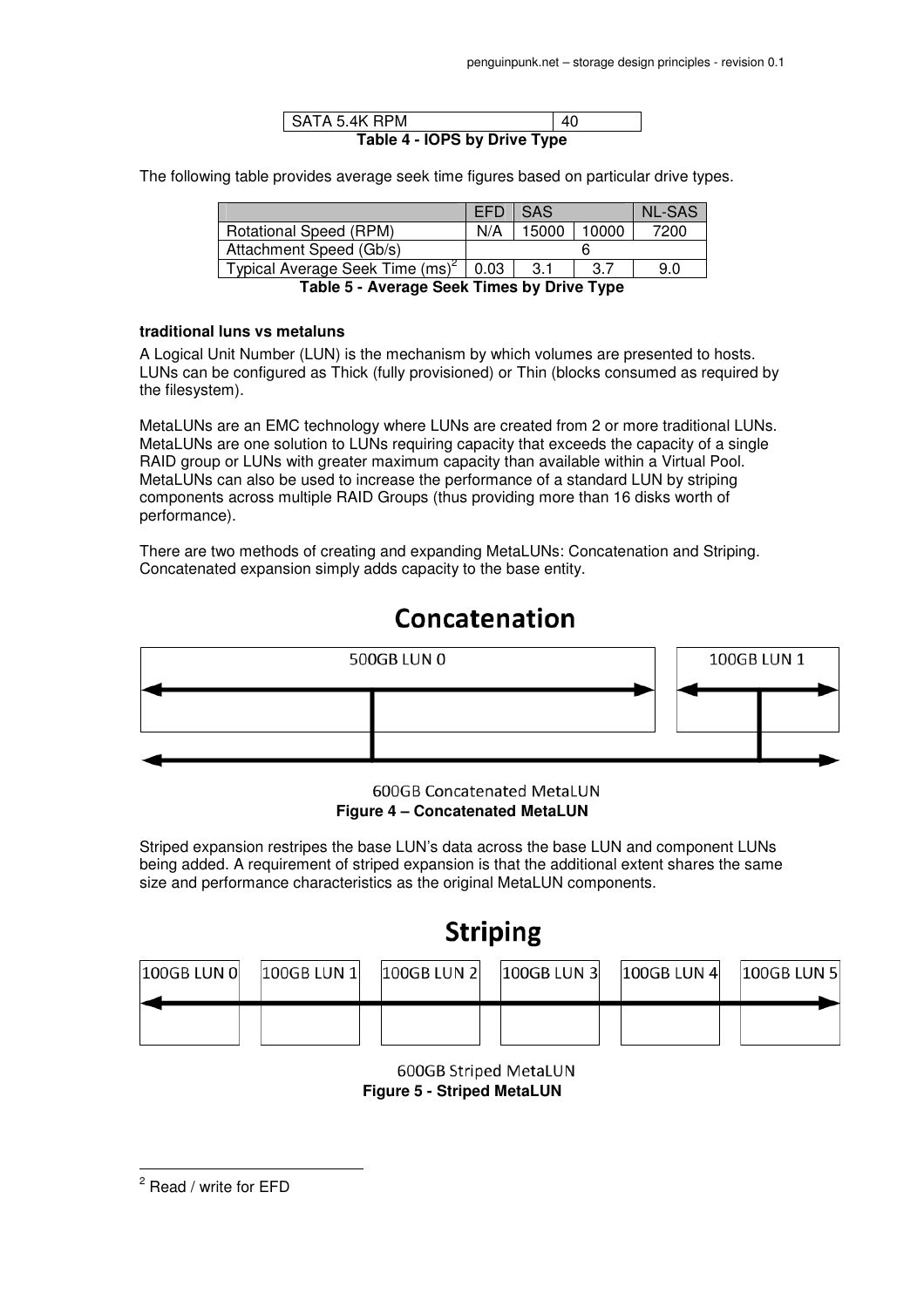#### **raid groups vs fast vp pools**

RAID Groups are the mechanism by which various disks are grouped together to provide a platform for LUN configuration. On EMC midrange systems, the maximum number of disks in a RAID group is 16.

FAST VP Pools are similar to RAID Groups, but they use internal, private RAID Groups to get around the traditional RAID Group limitation. It should be noted, however, that various midrange EMC systems have limitations on the number of disks that can be included in a pool. The core idea of pools is that a number of different disk types (EFD, SAS and NL-SAS) can be included in the one pool and EMC's Fully Automated Storage Tiering (FAST) can move slices of data between tiers based on workloads. It's a great idea but not technologically mature enough to consider it as an automatic deployment option. It is suggested that FAST VP Pools shouldn't be positioned for performance-sensitive applications that require low millisecond response times. EMC are working on this though, so stay tuned.

One other, minor, point is that a given LUN's queue depth equals (14 \* (the number of data drives in the LUN))  $+$  32. So for a LUN that resides on a 4  $+$  1 RAID 5 RAID Group, the queue depth would be 88. To get around this limitation, you can use MetaLUNs in combination with traditional RAID Groups to provide an increased queue depth for the LUN. You cannot do this with LUNs in a FAST VP pool. It should also be noted that the practical maximum number of concurrent host requests at the front-end port on a CLARiiON is around 1600 – so you need to plan your high workload host access accordingly. A symptom of this threshold being exceeded is a high number of QFULL errors being encountered on the array. This is bad for both the array and the hosts attached to it.

#### **block vs file**

The mechanism by which storage can be presented from the array to the host can be as critical as the back-end storage itself. There are two types of storage presentation – block and file. Block storage reads and writes blocks of data using logical block addresses (LBAs), which are translated into sector addresses on drives. This is similar to having an internal, raw device presented to the host's disk controller. File storage adds a filesystem to the block storage.

Block presentation of storage can be via Fibre Channel, iSCSI or FCOE. File presentation can be done via NFS or CIFS. There are a number of pros and cons for each type of connection mechanism. FC has traditionally been preferred for high bandwidth applications, as 8Gbps was seen as a much better option than 1Gbps iSCSI or NFS. However, with the advent of 10Gbps IP networking, the decision is not as simple as it could be. The disadvantage of FC has been the high cost of host bus adapters (HBAs) and associated fabric infrastructure. People have thus positioned iSCSI and NFS as cheaper alternatives, able to leverage existing infrastructure. The issue with this is that, unless you use QoS or dedicated IP storage infrastructure, the impact on production IP workloads can be dramatic.

#### **storage virtualisation**

At a high level, storage virtualisation is used to provide a layer of abstraction between physical and logical storage devices. This allows for:

- The deployment of heterogeneous storage devices;
- Replication of storage to remote sites:
- Dynamic re-allocation of workload to under-utilised devices;
- The pooling of devices and addition of caching to increase performance; and
- Non-disruptive data migration.

The following diagram provides a conceptual view of storage virtualisation.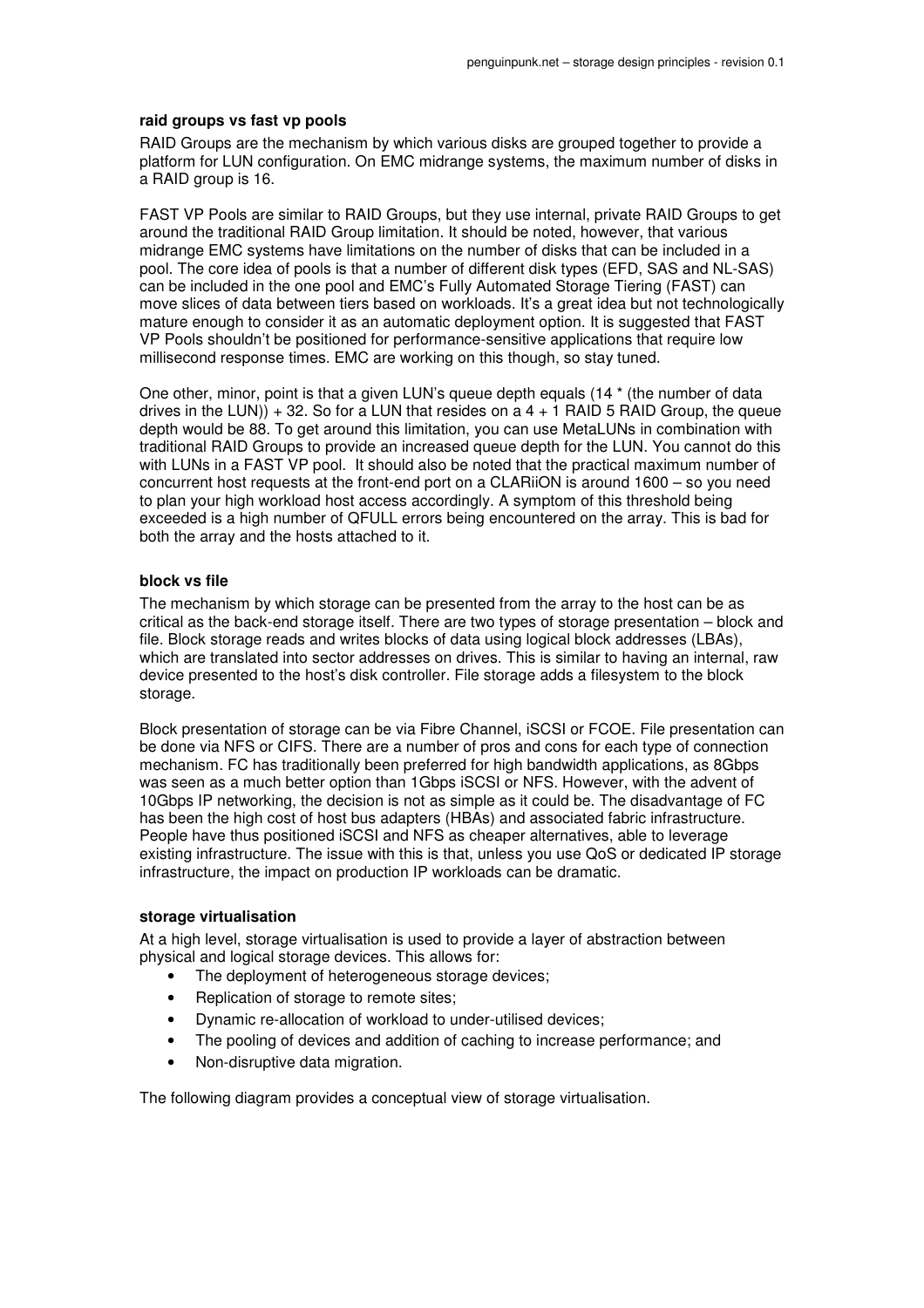

Depending on the use case, storage virtualisation may introduce unnecessary complexity into the storage environment.

#### **native multipathing vs vendor-specific tools**

#### **general**

The following section provides information on a number of storage multipathing options available from Microsoft, VMware, and EMC. The decision to use built-in multipathing software versus vendor-supplied will often depend on the solution's available budget and the performance requirements.

Generally speaking, when a vendor-supplied multipathing solution is available and affordable, it is recommended that this be used.

## **microsoft mpio**

New MPIO features in Windows Server 2008 include a Device Specific Module (DSM) designed to work with storage arrays that support the asymmetric logical unit access (ALUA) controller model (as defined in SPC-3), as well as storage arrays that follow the Active/Active controller model.

The Microsoft DSM provides the following load balancing policies. Note that load balance policies are generally dependent on the controller model (ALUA or true Active/Active) of the storage array attached to Windows-based computers.

- **Failover** No load balancing is performed. The application specifies a primary path and a set of standby paths. The primary path is used for processing device requests. If the primary path fails, one of the standby paths is used. Standby paths must be listed in decreasing order of preference (the most preferred path first).
- **Failback** Failback is the ability to dedicate I/O to a preferred path whenever it is functioning. If the preferred path fails, I/O is directed to an alternate path until function is restored to the preferred path, but I/O automatically switches back to the preferred path when function is restored.
- **Round-robin** The DSM uses all available paths for I/O in a balanced, round-robin fashion.
- **Round-robin with a subset of paths** The application specifies a set of paths to be used in a round-robin fashion, and a set of standby paths. The DSM uses paths from primary pool of paths for processing requests, as long as at least one of the paths is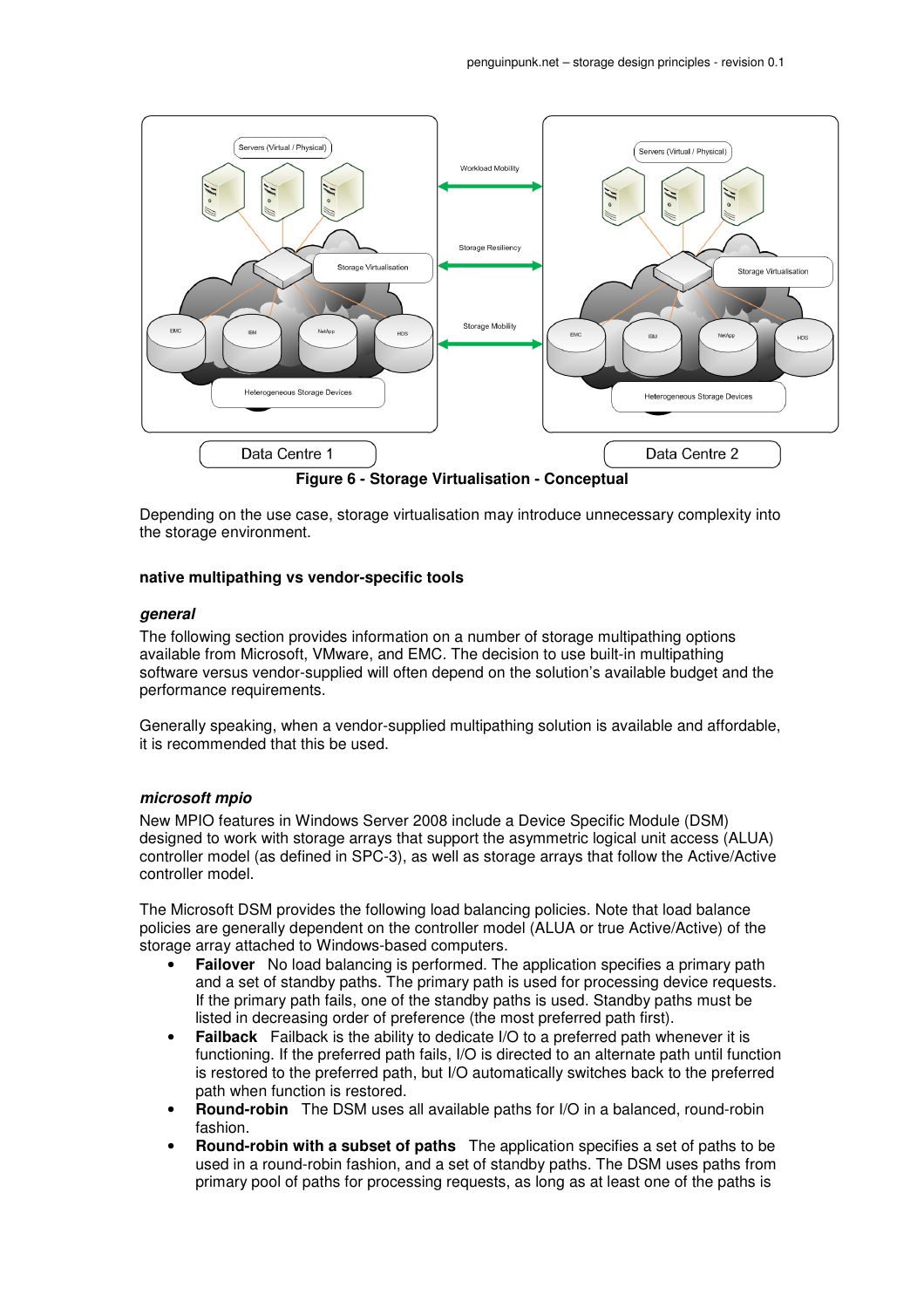available. The DSM uses a standby path only when all primary paths fail. Standby paths must be listed in decreasing order of preference (most preferred path first). If one or more of the primary paths become available, DSM uses the standby paths in their order of preference. For example, given 4 paths  $-$  A, B, C, and D  $-$  A, B, and C are listed as primary paths, and D is standby path. The DSM chooses a path from A, B, and C in round-robin fashion as long as at least one of them is available.

If all three fail, the DSM uses D, the standby path. If A, B, or C become available, DSM stops using D and switches to available paths among A, B, and C.

- **Dynamic Least Queue Depth** The DSM routes I/O to the path with the least number of outstanding requests.
- **Weighted Path** The application assigns weights to each path; the weight indicates the relative priority of a given path. The larger the number, the lower the priority. The DSM chooses the path that has the least weight from among the available paths.

The Microsoft DSM preserves load balance settings even after the computer is restarted. When no policy has been set by a management application, the default policy that is used by the DSM is either Round Robin, when the storage controller follows the true Active/Active model, or simple failover in the case of storage controllers that support the SPC-3 ALUA model. With simple Failover, any one of the available paths can be used as the primary path, and remaining paths are used as standby paths.<sup>3</sup>

## **vmware native**

 $\overline{a}$ 

These multipathing policies can be used with VMware ESX/ESXi 4.x and ESXi 5.x:

- Most Recently Used (MRU) Selects the first working path, discovered at system boot time. If this path becomes unavailable, the ESX/ESXi host switches to an alternative path and continues to use the new path while it is available. This is the default policy for Logical Unit Numbers (LUNs) presented from an Active/Passive array. ESX/ESXi does not return to the previous path when if, or when, it returns; it remains on the working path until it, for any reason, fails.
- Fixed (Fixed) Uses the designated preferred path flag, if it has been configured. Otherwise, it uses the first working path discovered at system boot time. If the ESX/ESXi host cannot use the preferred path or it becomes unavailable, ESX/ESXi selects an alternative available path. The host automatically returns to the previouslydefined preferred path as soon as it becomes available again. This is the default policy for LUNs presented from an Active/Active storage array.
- Round Robin (RR) Uses an automatic path selection rotating through all available paths, enabling the distribution of load across the configured paths.
- For Active/Passive storage arrays, only the paths to the active controller will used in the Round Robin policy.
- For Active/Active storage arrays, all paths will used in the Round Robin policy. **Note**: This policy is not currently supported for Logical Units that are part of a Microsoft Cluster Service (MSCS) virtual machine.
- Fixed path with Array Preference The VMW\_PSP\_FIXED\_AP policy was introduced in ESX/ESXi 4.1. It works for both Active/Active and Active/Passive storage arrays that support ALUA. This policy queries the storage array for the preferred path based on the arrays preference. If no preferred path is specified by the user, the storage array selects the preferred path based on specific criteria. **Note**: The VMW\_PSP\_FIXED\_AP policy has been removed from the ESXi 5.0 release and VMW\_PSP\_MRU became the default PSP for all ALUA devices

The Round Robin (RR) multipathing policies have configurable options that can be modified at the command-line interface. Some of these options include:

- Number of bytes to send along one path for this device before the PSP switches to the next path.
- Number of I/O operations to send along one path for this device before the PSP switches to the next path.

<sup>3</sup> http://technet.microsoft.com/en-us/library/cc725907.aspx